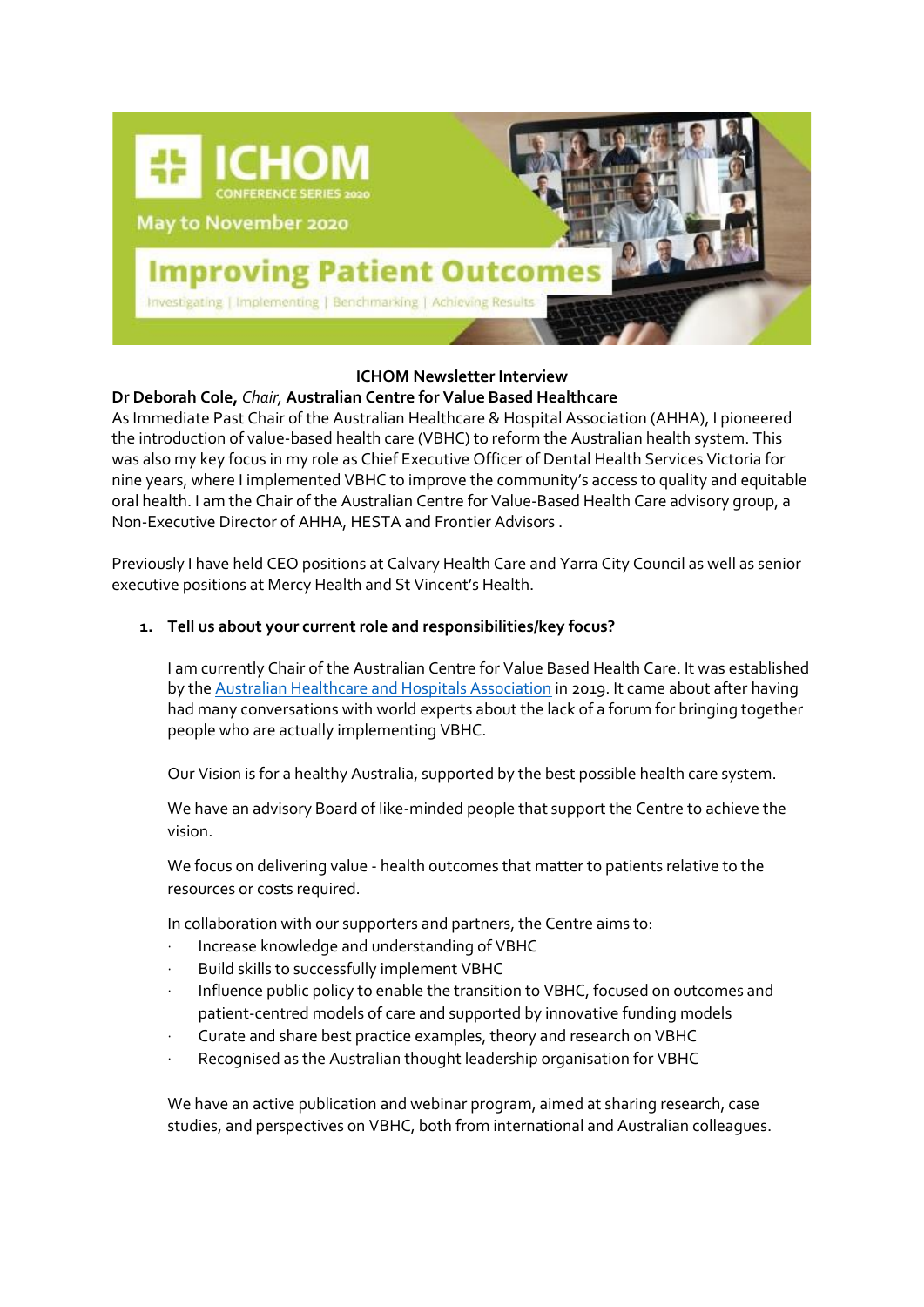We have just commenced the Health Care Transformation Leadership Program and this is a collaboration program between the Australian Centre for Value-Based Healthcare, The Australian National University and the Value Institute for Health & Care at the University of Texas in Austin. This is the first time an education program focused on value-based health care has been offered in Australia.

# **2. What is your background in patient reported outcomes measurement/value based healthcare?**

I have been part of the group developing the oral health standard set. This project has taken a number of years and has just been published in a peer reviewed international journal and is about to be published on the ICHOM website.

In addition, at Dental Health Services Victoria we started using the standard set to review implementation issues.

## **3. What is the biggest lesson you have learnt regarding your experience to date with patient reported outcomes measurement and value based healthcare?**

The biggest lesson I have learnt is we need simple PROMs and not many. Most standard sets are often based on clinical registry data and the PROMs are exhaustive (and exhausting to complete). While the complex large number of PROMs can have a time and place, it's not much use in a clinical setting where shared decision making is being attempted. We need to simplify the PROMs and reduce to the bare minimum the number we need to assess that a health outcome has improved or not. That is easier said than done.

#### **4. What is the most important piece of advice you would offer a peer considering patient reported outcomes measurement and value based healthcare implementation?**

I believe you always need a framework so that when you are dealing with one component, you don't ignore the interdependent other components……..and here is one prepared earlier see Figure 2, page [5 https://ahha.asn.au/sites/default/files/docs/policy](https://ahha.asn.au/sites/default/files/docs/policy-issue/perspectives_brief_no._7_dhsv_journey_to_value_based_health_care_3.pdf)[issue/perspectives\\_brief\\_no.\\_7\\_dhsv\\_journey\\_to\\_value\\_based\\_health\\_care\\_3.pdf](https://ahha.asn.au/sites/default/files/docs/policy-issue/perspectives_brief_no._7_dhsv_journey_to_value_based_health_care_3.pdf)

## **5. What do you think are the biggest obstacles to patient reported outcomes measurement and value based healthcare?**

The major obstacles are

- 1. Not having a small number of simple PROMs, not having them integrated into the Patient Information System, not having almost immediate reporting, and not using them in a shared decision making process
- 2. Continuing to deliver care that do not improve health outcomes
- 3. Health care workers not willing to change their work practices and share the workload with other people.

## **6. Where do you see the biggest opportunity for value based healthcare to flourish?**

Engaging patients and clinicians to design the future together. Its hard but so worthwhile when it works.